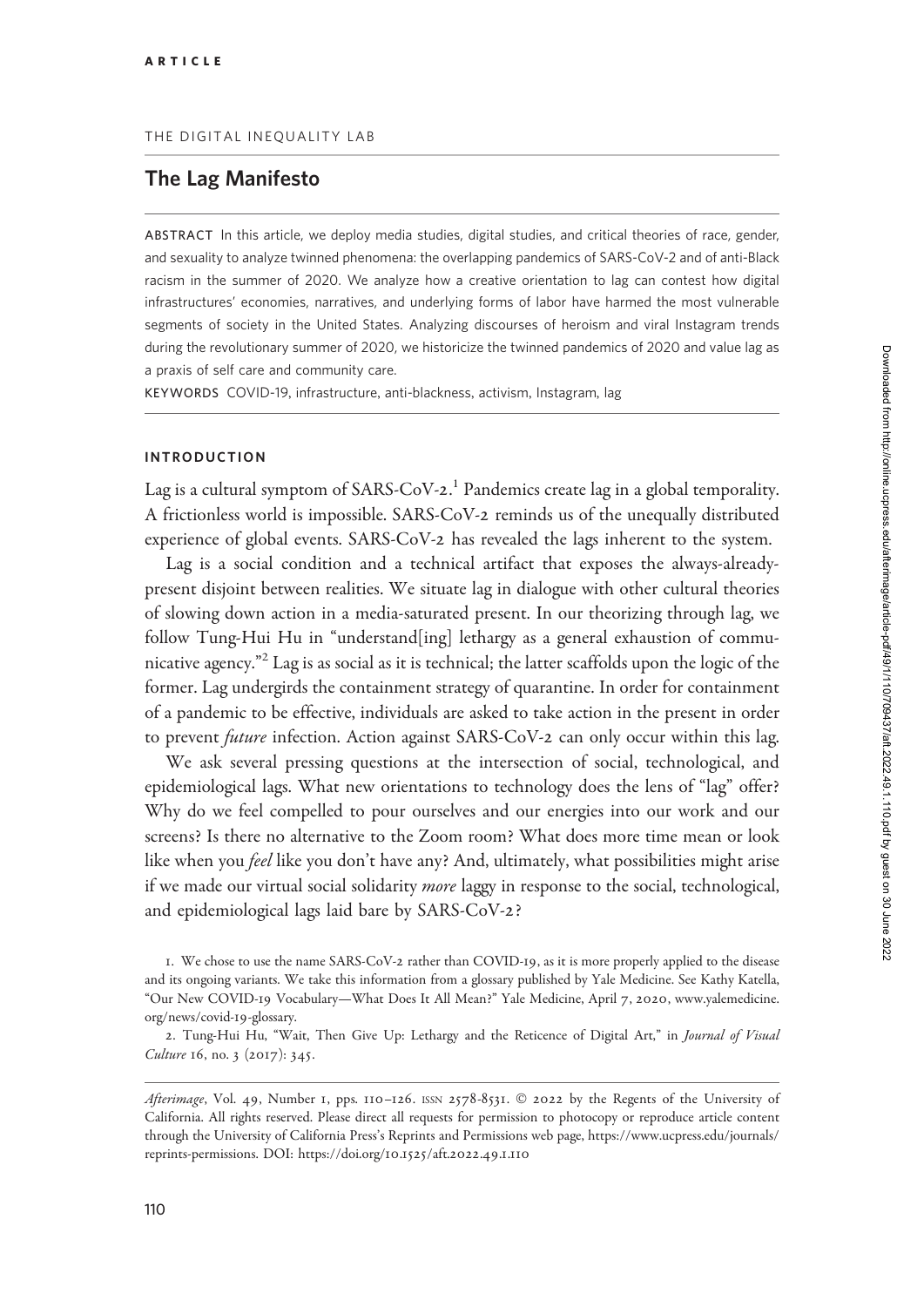One of SARS-CoV-2's physical and social symptoms is exhaustion. In the summer of 2020, there was limited and often conflicting information about the virus, no certainty or solid ground. Much of our theorizing about the unknowability of SARS-CoV-2 relates directly to that original moment of writing, even as now, multiple years into the pandemic, many old and new questions about SARS-CoV-2 remain. This epistemological condition spreads exhaustion virally, as we all seek to know as much as we can of a largely unknowable situation. Or we give up. Often we do both.

We, the Digital Inequality Lab, wrote this article as a collaborative group of digital studies scholars who met for several writing sessions on the video conferencing platform Bluejeans during the summer of 2020. We revisited this document for revisions in the summer and fall of 2021. #StopAPIAHate has joined #BLM in circulation, even as critical attention to racial justice activism has ebbed and increasingly urgent calls for normalcy—to brunch, to travel, to reopen—have become central to conversations in both the media and privileged spaces. Remote work and learning opportunities and accommodations made widely available in the early months of the pandemic, which many in the disability community had been calling for for years, have been steadily rolled back. Even as the Omicron variant began circulating in late 2021, many universities remained hesitant to return to remote operations or otherwise change their plans for the first semester of 2022. As academics, we relate to the world by means of a familiar tension between the national attention span and our commitment to engaging with structural and global injustices. Our writing lags behind the flow of current events due to the usually slow pace of academic publishing, but we believe our residually "past-tense" focus on the events of 2020 also allows for a critical perspective and sense of history not necessarily present in journalistic coverage of moments of crisis.

As we gathered behind our individual screens, our original intention was to write a scholarly article that modeled what new social distancing can provide for a collective writing process. This article exists as an archival artifact that documents our uncertainties, analyses, and predictions at the time of its writing in 2020. We allowed ourselves to speculate within the limits of our knowledge with a sense of forward thinking that we left mostly unchanged in this final version of the piece to give a sense of where we were then versus where we are now. Our speculations about lag are grounded in the knowledge that none of these inequalities are new, simply amplified. We offer this piece as an example of our thoughts, feelings, and knowledge true to the moment in which it was written.

We approached lag from diverse fields and backgrounds, but we centered our inquiry in digital studies because we need to understand how things that seem technically embedded, like digital infrastructures, applications, and economies, emerge from things that seem socially abstract, like identity, power, and privilege. We gathered case studies from spring and summer 2020 to analyze the structure of feeling about a newfound pervasive digital lagginess. We analyzed lag as an object of study within digital studies and as a practice.<sup>3</sup> Lag is a metaphor that points toward the frailty and contingency of networks.

<sup>3</sup>. Our examples come from who we are. We all work in or attend doctoral programs at the University of Michigan, Ann Arbor. We write about the neoliberal, profit-driven university's way of leveraging the digital during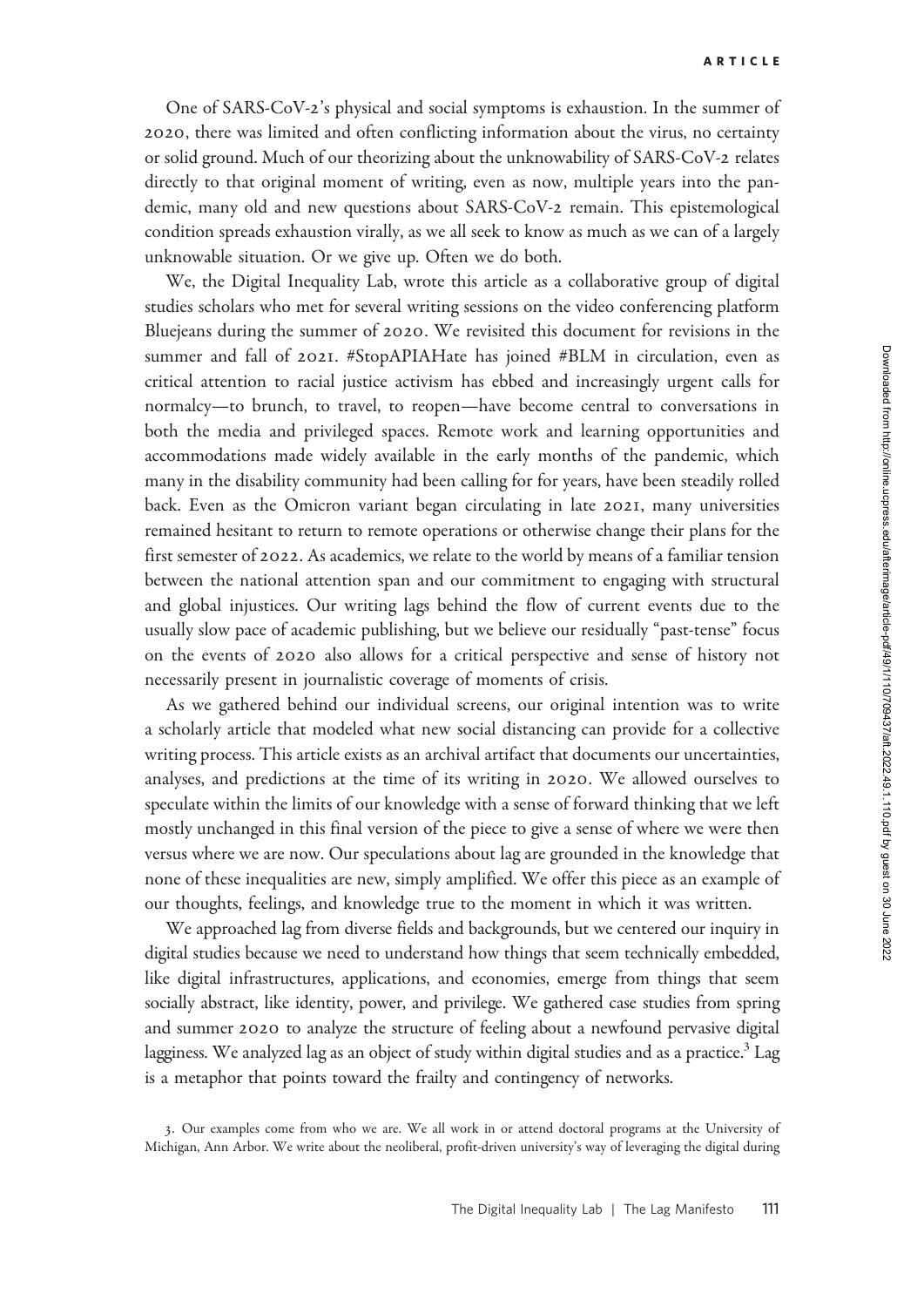The subfield of infrastructure studies has been influential to our approach. It is within such work that we can delimit and analyze "infrastructural imaginaries," or "ways of thinking about what infrastructures are, where they are located, who controls them, and what they do."<sup>4</sup> Such work allows us to lay bare the causes and conditions for who has access to network connectivity today, which is needed to work and learn now more than ever, and who does not. As many countries sheltered in place, and as we wrote this manifesto on shared Google documents, we knew that most people still did not have what they needed to survive in a pandemic.<sup>5</sup> This manifesto is a site of confrontation—to confront our readers and ourselves in all the ways we rely on digital infrastructures during a pandemic, with the goal of awakening a sense of power in relation to our use. This article analyzes the consequences of digital infrastructure's shape and reach during a pandemic and how our current moment has enabled new forms of what we call a "diffuse digital activism" that works in tandem with lag.

Infrastructural lag occurs by falling behind "updates" or technical standards. Not a fast enough download speed from your Wi-Fi connection? That livestream by your favorite band is going to play on your screen painfully slowly. Not enough RAM to play Civilization VI? You're going to lag, and Gandhi will likely bomb you anyway. The technical experience of lag can be an enduring reminder of one's class position (being unable to afford cutting-edge broadband) or geographical orientation (being closer to a server can help with your connectivity). During the initial stay-at-home orders of spring 2020, corporate gestures of goodwill addressed these disparities in access by increasing mobile data and internet bandwidth to subscribers.<sup>6</sup> However, these same offerings of "generosity" by data conglomerates have since been quietly walked back. The SARS-CoV-2 pandemic has demonstrated that these class- and geography-based forms of lag are inextricable from racial logics and histories of racism in the United States. Rather than short-term fixes, we seek a "long-haul politics," a way to create a future together informed by the social lag in which we are mired.<sup>7</sup> a server can help v<br>
2020, corporate<br>
mobile data and<br>
"generosity" by d<br>
CoV-2 pandemic<br>
inextricable from<br>
short-term fixes, v<br>
by the social lag i<br>
Social lag struce<br>
our dependency c<br>
and resource extra<br>
experiences of

Social lag structures technical lag. Lag existed before SARS-CoV-2, and indeed before our dependency on digital infrastructures to work and communicate. Centuries of labor and resource extraction laid the conditions for the material lags that structure our varied experiences of connectivity today. The US has been built on a structural lag that privi leges the freedom of white propertied men by limiting and denying the freedom of others.

the pandemic, knowing that we are not alone, and that not every place is a university. Writing this manifesto and teaching during the pandemic have shown us that the university is a digital infrastructure ripe for reimagining.

<sup>4.</sup> Lisa Parks, "'Stuff You Can Kick': Toward A Theory of Media Infrastructures" in Between Humanities and the Digital, ed. Patrik Svensson and David Theo Goldberg (Cambridge, MA: MIT Press, 2015), 355.

<sup>5</sup>. Our own access to university resources such as Google Workspace, BlueJeans, and Zoom has further shown to us that we operate within the privilege of an institution that has afforded the tools to write this document collaboratively during a pandemic. Our ability to write this manifesto relies on lag in that we benefit from the structural inequity in distributing infrastructural resources that we critique in this article.

<sup>6</sup>. See C. Fisher, "Verizon will provide free internet to students in Los Angeles," Engadget, March 25, 2020, www.engadget.com/2020-03-25[-verizon-free-internet-lausd-students.html.](http://www.engadget.com/2020-03-25-verizon-free-internet-lausd-students.html)

<sup>7</sup>. Pato Herbert and Alexandra Juhasz, "COVID's Decompressing Bodies: A Cultural Critique for the Long Haul," ArtsEverywhere, July 17, 2021, [www.artseverywhere.ca/covids-decompressing-bodies-a-cultural-critique-for](http://www.artseverywhere.ca/covids-decompressing-bodies-a-cultural-critique-for-the-long-haul)[the-long-haul](http://www.artseverywhere.ca/covids-decompressing-bodies-a-cultural-critique-for-the-long-haul).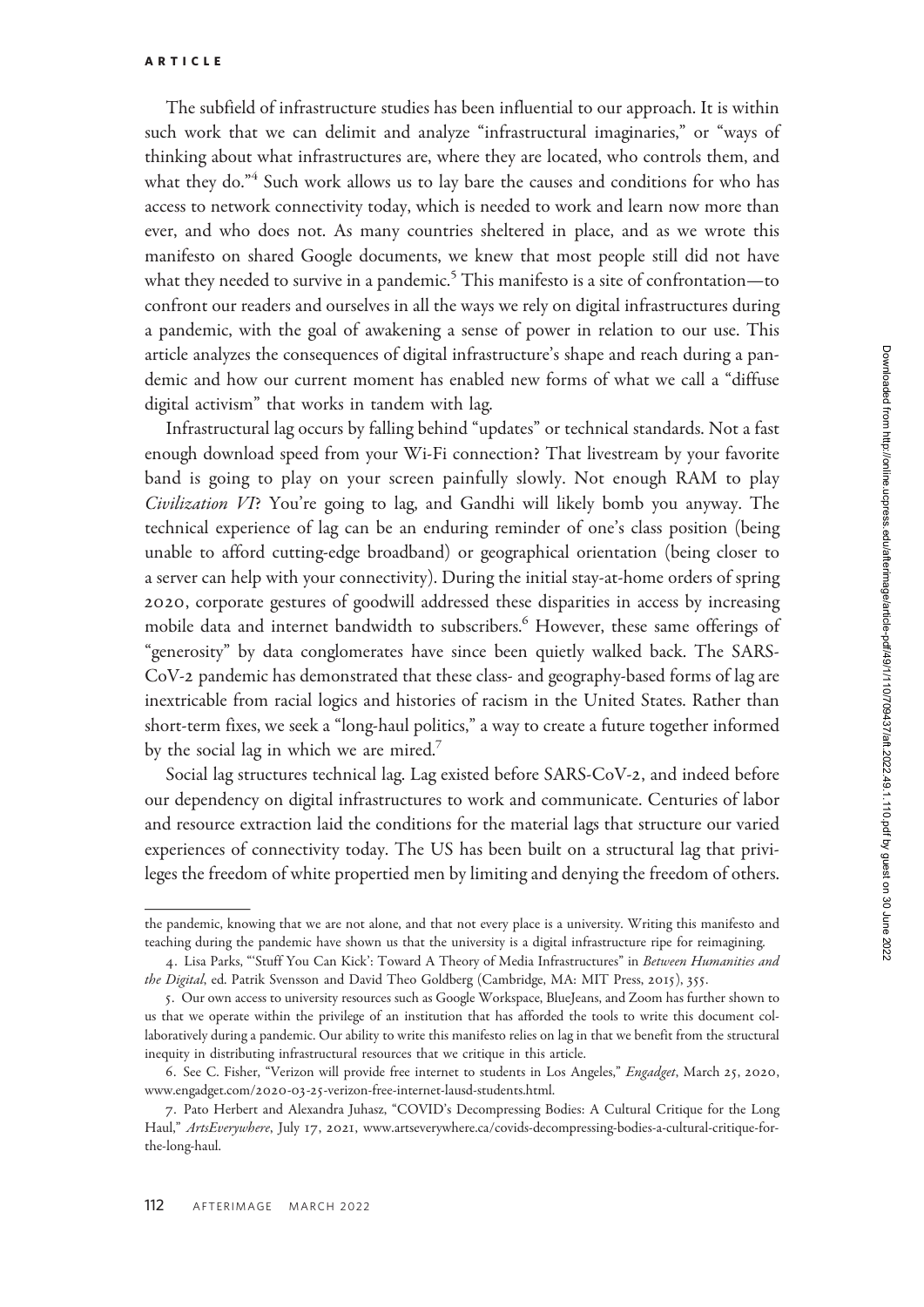The histories of racialized dispossession are present in the staggering and unequal rates of infection and death among Black Americans in the US. At the same time, resentment toward scientific expertise among supporters of former President Donald Trump underlines the gravity of politicizing public health measures during a global pandemic.

An epidemiological lag inherent to white anger during the SARS-CoV-2 pandemic is a symptom of a larger cultural battleground. Anger among white people who see their disenfranchisement in the enfranchisement of minorities has mutated into a refusal to take measures that would protect the most vulnerable. White racial resentment toward people of color now involves a lag between *their own* refusal to wear masks and the very real effects of the virus on others. Denying the reality of the pandemic suggests, therefore, that racialization shapes the asynchronous experience of the SARS-CoV-2 contagion, starkly misaligning the experience of the privileged from those more precariously exposed to the spread of the virus with increased risk of comorbidities, lasting physical and mental impairment, and premature death. The combined vectors of race, geography, and class create health inequities in the disproportionate distribution of comorbidities. Contemporary white anger exacerbates the lag of environmental racism already present in the bodies and life expectancies of minorities in the US, and this anger emerges from and has been endorsed by the highest levels of government.

#### LAGGING (AND WORKING) FROM HOME

Lag stands at the forefront of our experience as academic workers with regard to labor and to our internal affective economies. Working from home has asked many of us to consider who we are outside of our lives in the workforce. However, the labor of those workers whose jobs require their physical presence—whether highly credentialed, in the case of frontline emergency workers and doctors, or highly exploited, in the case of grocery delivery app contractors—has remained in high demand. Amazon is the biggest economic winner of SARS-CoV-2 and Jeff Bezos, its CEO, is the world's first trillionaire, while the US Postal Service is being actively defunded. Delivery workers are essential parts of the infrastructures of apps like Shipt and Instacart. Whether workers across these just-in-time delivery services work for the world's richest man or for a Silicon Valley startup, they face a disproportionate risk of contracting SARS-CoV-2.

The level of danger rose for these essential workers, while others refrained from exposure and stepped out of the risk of increased viral transmission. Around the globe, countries not in the overdeveloped part of the world have seen more economic risks to pausing sectors of their economy. Globally, SARS-CoV-2 exposes the seams in a technologically connected world, showing that the many frailties in the global economy were integral structural components all along. Some must lag so that others gain full access.

For those university workers, such as ourselves, who *can* work from home, a brave new world of all video chats all the time has made the management of platforms and the management of emotions major forms of interconnected work. Lag between the smooth, presumably frictionless experience of video chatting and the reality of spotty internet connections creates frustration with digital infrastructure. Despite the perceived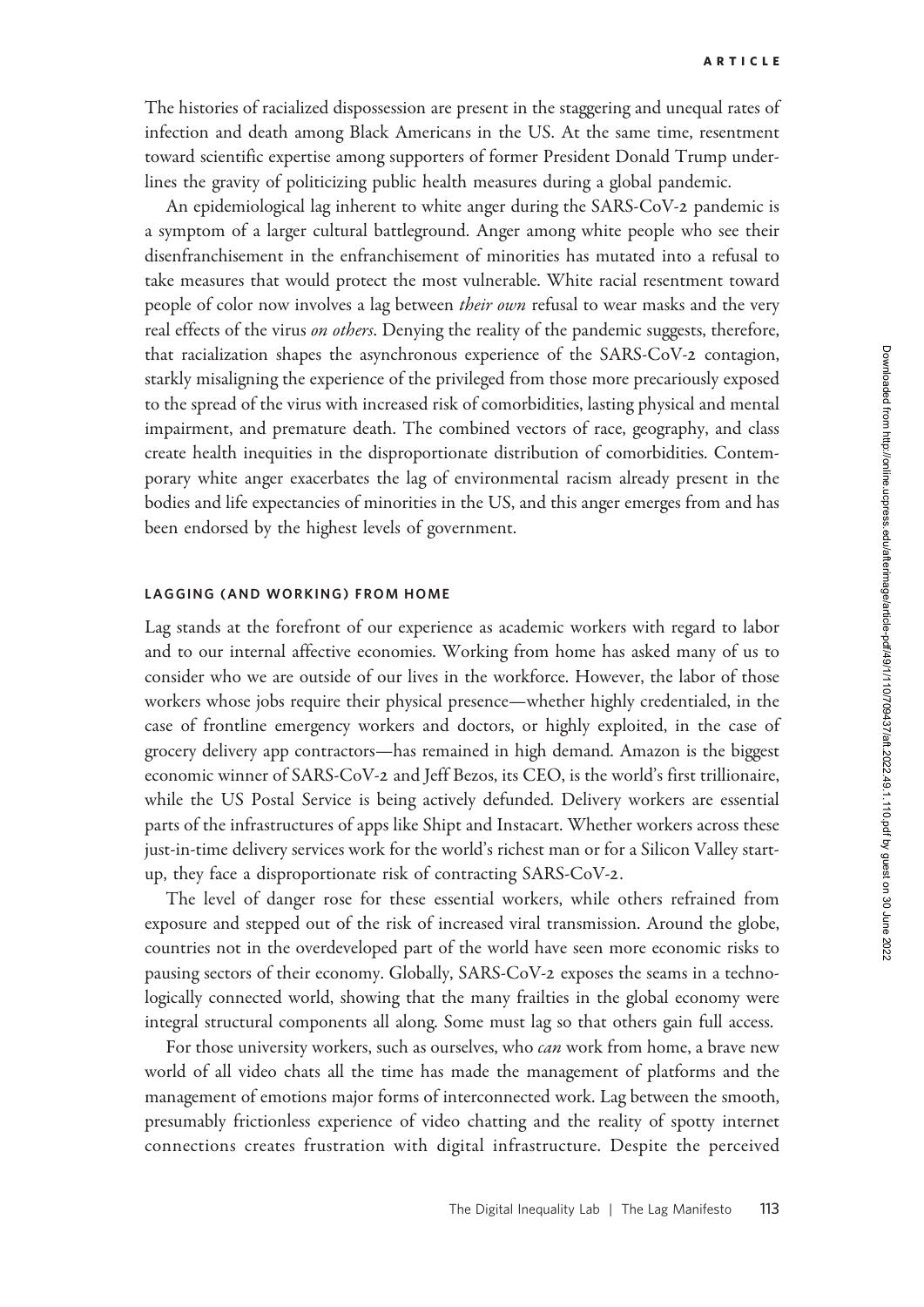seamlessness of videoconferencing, the virtual waiting room might be a more apt description of our cultural moment, where "latency and waiting ... have come to define our pandemic lives."<sup>8</sup> Rather than access the high-speed access points in one's life before March 2020 in schools, libraries, or coffee shops, we as academic workers have had to make do with a home connection. Constantly staring at a screen is exhausting and hard on the eyes. With "work" now living within our homes and on our screens, the management of our own labor encroaches ever more stealthily into our waking and dreaming life.<sup>9</sup> Established work habits have changed, and the management of the tidiness of one's digital life and workflow has become imperative. An anxiety of never being "off-theclock" encourages feelings of having no break or time off. As university workers, we are intimately familiar with anxiety about both lagging and labor, between procrastination and ceaseless work. The affect of lag occurs along a stimulation spectrum: too much Zooming saps all energy and focus for one's life at home; too little Zooming means to completely tune out of social, educational, and work worlds. Being engaged with the ongoing protests of late May and June 2020 also meant being online even more than usual. When every social platform has its own ecology and experience of liveness, a "fear of missing out" or FOMO proliferates digital spaces and creates platform-specific feelings of missing the social experience of liveness with others.

Self-care became an oft-repeated remedy to FOMO and Zoom exhaustion. Near the start of the pandemic, discussions of self-care across social media encouraged giving oneself a break: staying alive during a pandemic was enough. Put down that pen and paper, close the computer screen, and go for a walk. Your lungs will thank you. As time wore on, the first rumblings of a familiar strain of productivity entered back into university life. Universities took up the language of self-care to describe activities that simply reset the machine of university operations rather than supporting a radical restructuring of the underlying demand for productivity. Many universities instituted oneor two-day "well-being" days in place of the traditional, weeklong fall or winter breaks. At our university, the well-being days for undergraduates were framed contrastingly as "deep work days" for graduate students and faculty—opportunities to dive into projects requiring "sustained focus," uninterrupted by the busy work of emails and meetings. Calls for publication proliferated, with the appropriate reminder attached to them that "in these unusual circumstances," authors should not feel compelled to overexert themselves. Expectations of both productivity and self-care fell to the individual, at great costs. Universities refused to understand that the hurdles students faced in fall 2020 regarding access, resources, and support were not new issues but older, more pervasive structural problems that have been intensified by the current crisis. Blanket statements such as the University of Michigan's "commitment to care" can only go so far in securing the health of a student body and a community.

<sup>8.</sup> Neta Alexander, "The Waiting Room: Rethinking Latency after COVID-19," in Pandemic Media, ed. Philipp Dominik Keidl, Laliv Melamed, Vinzenz Hediger, and Antonio Somaini (Lüneburg, Germany: meson press, 2021), 26.

<sup>9.</sup> See Jonathan Crary, 24/7: Late Capitalism and the Ends of Sleep (New York: Verso, 2013).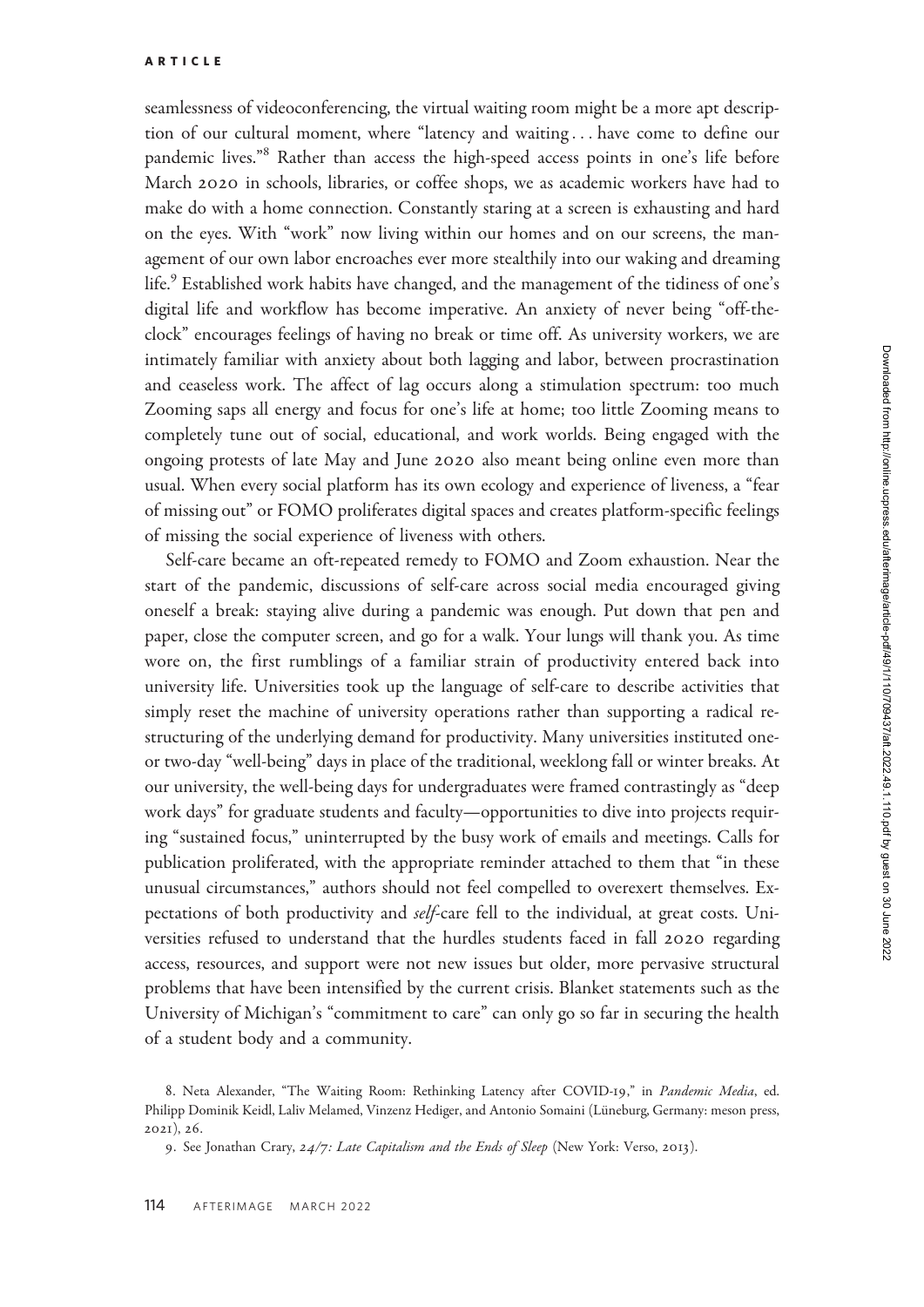Despite the lip service to care, the turn away from true self-care and toward productivity forecasted a future intent on speeding away from any lagginess created by SARS-CoV-2. As workers within this system, many of us are habituated to judge our own worth by our productivity. We feel as if we are supposed to be constantly working. In our context of academia, anxiety about being behind has run parallel to the changing texture of university life. Universities run a tight schedule; semester start and end dates are approved years in advance. During the summer of 2020, universities all created lag through varying solutions to questions such as: Would teaching be online or in person? Would student move-in happen, and when? The pandemic has introduced a moment of flexibility within temporalities of education. We argue that new critical purchase can be created in this laggy space. The September 8–16, 2020, strike of the graduate student labor union on the University of Michigan's Ann Arbor campus was one such radical claim to an alternate experience of the pandemic, one in which SARS-CoV-2 testing could be widely accessible and in which the campus police force could be defunded. Summer 2020 also reminded us that the forces of "business as usual" and the determination to reopen campuses to in-person learning enforce another type of lag marked by a continual cycle of premature openings and rushed closings as cases spike and fall. What future do we want for the university?

As the infrastructure of communication has migrated to video chatting with continuously increasing expectations of productivity, experiments with other modes of connection through virtual means have become exciting sources of solidarity. Platforms beyond videoconferencing have proliferated as creative and productive responses to laggy connections. Collaboration through Google docs happened quickly, in various places, in response to anti-Black racism and police brutality—compiling reading lists, sharing scripts for phone calls to municipal governments around the country, and listing articles important for understanding the evolution of #BLM. In spring 2020, a spreadsheet party format emerged for creating community in the banal cell-based spreadsheet environment. The spreadsheet party recreates some of the excitement of the early internet, with the addition of simple images and crudely formatted text boxes.<sup>10</sup> Digital platforms beyond videoconferencing have reintroduced us to modes of community solidarity rooted in protest and nostalgia.

## LAGGING BEHIND THE DIGITAL PRESENT: DREAMING A POST-SARS-COV-2 COMMONS

Now I think the point may be to trail behind actually existing social possibilities: to be interested in the tail end of things, willing to be bathed in the fading light of whatever has been declared useless.

-Elizabeth Freeman<sup>11</sup>

<sup>10.</sup> See Marie Foulston, "Party in a Shared Google Doc," Medium, May 13, 2020, [onezero.medium.com/party](http://onezero.medium.com/party-in-a-shared-google-doc-d576c565706e)[in-a-shared-google-doc-d](http://onezero.medium.com/party-in-a-shared-google-doc-d576c565706e)576c565706e.

<sup>11.</sup> Elizabeth Freeman, Time Binds: Queer Temporalities, Queer Histories (Durham, NC: Duke University Press, 2010), xiii.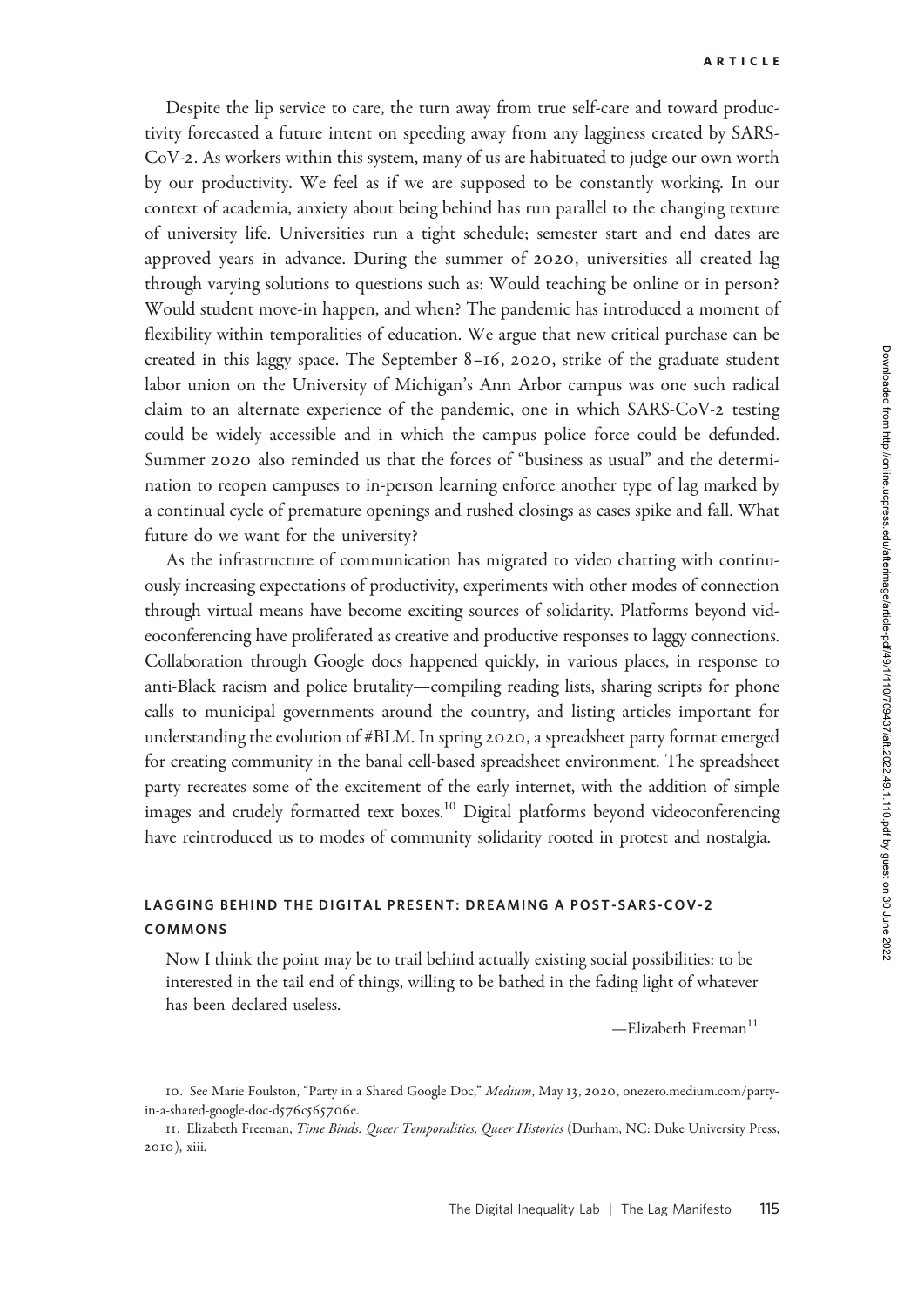If working from home in the spring and summer of 2020 introduced lags with regard to the time, texture, and feeling of our labor across digital platforms, the SARS-CoV-2 pandemic has also reiterated a quality of lag inherent to emerging technologies. Elizabeth Freeman's provocation reminds us of the lag between the emergence of new technologies and their circulation within broader publics, including the already determining social processes of exclusion. Lag lays bare the relationship between the affective and material dimensions of life. Lag is a networking term of art, and lag also affirms what Cathy Park Hong calls a "minor feeling" in cultural production. She argues that "minor feelings are often not featured in contemporary American literature because these emotions do not conform to the archetypal narrative that highlights survival and self-determination."<sup>12</sup> Racism, in particular, produces minor feelings such as "paranoia, shame, irritation, and melancholy," especially when you "hear a slight, knowing it's racial and are told Oh, that's all in your head."<sup>13</sup> Minor feelings index lags between what we experience and what others believe we experience. Just as the map of racism follows the map of the internet, and just as containment strategies of SARS-CoV-2 have encouraged us to tarry in order to create a better future, so too does lag distribute itself unevenly, weaving privatization, precarity, and public feelings together. Platforms like Apple and Facebook have built "false latency" into the user experience to commodify waiting as a way for users to trust that digital infrastructure is working as it should.<sup>14</sup> We position lag as a purposeful latency that instructs us "to trail behind actually existing social possibilities."<sup>15</sup> Lag asks us to slow down in order to build a better commons through digital technologies.

Digital infrastructure fails frequently. And in a social ecology built on this infrastructure, that failure spirals into all arenas of our lives. Shortages, failures, and shortcomings are the SARS-CoV-2 era's hallmark. The pandemic has shifted our ability to work and live our lives. We are all woven into a precarious economy of attention that demands internet and screen time. As scholars in infrastructure studies have told us again and again, digital technologies are anything but frictionless.<sup>16</sup> Cables break, bandwidth lags, and Zoom experiences outages just like the electrical grid. The problems of moving work, play, and school online has revealed the lag between what a capitalist economy encourages us not to worry about (because the *market* is intended to fix all social ills) and the material realities of distribution. The SARS-CoV-2 pandemic has opened a window onto assessing not only the fragility of global supply chains but also the underlying ideologies that structure the digitization of society. Access to digital technologies has always been uneven, and SARS-CoV-2 has exposed this unevenness even as it has encouraged some institutions to address this lack.

12. Cathy Park Hong, Minor Feelings: An Asian American Reckoning (New York: One World), 55.

13. Hong, Minor Feelings, 55.

14. Jason Farman, Delayed Response: The Art of Waiting from the Ancient to the Instant World (New Haven, CT: Yale University Press, 2018), 80.

15. Freeman, Time Binds, xiii.

16. See Lisa Parks and Nicole Starosielski, eds., Signal Traffic: Critical Studies of Media Infrastructures (Champaign: University of Illinois Press, 2015).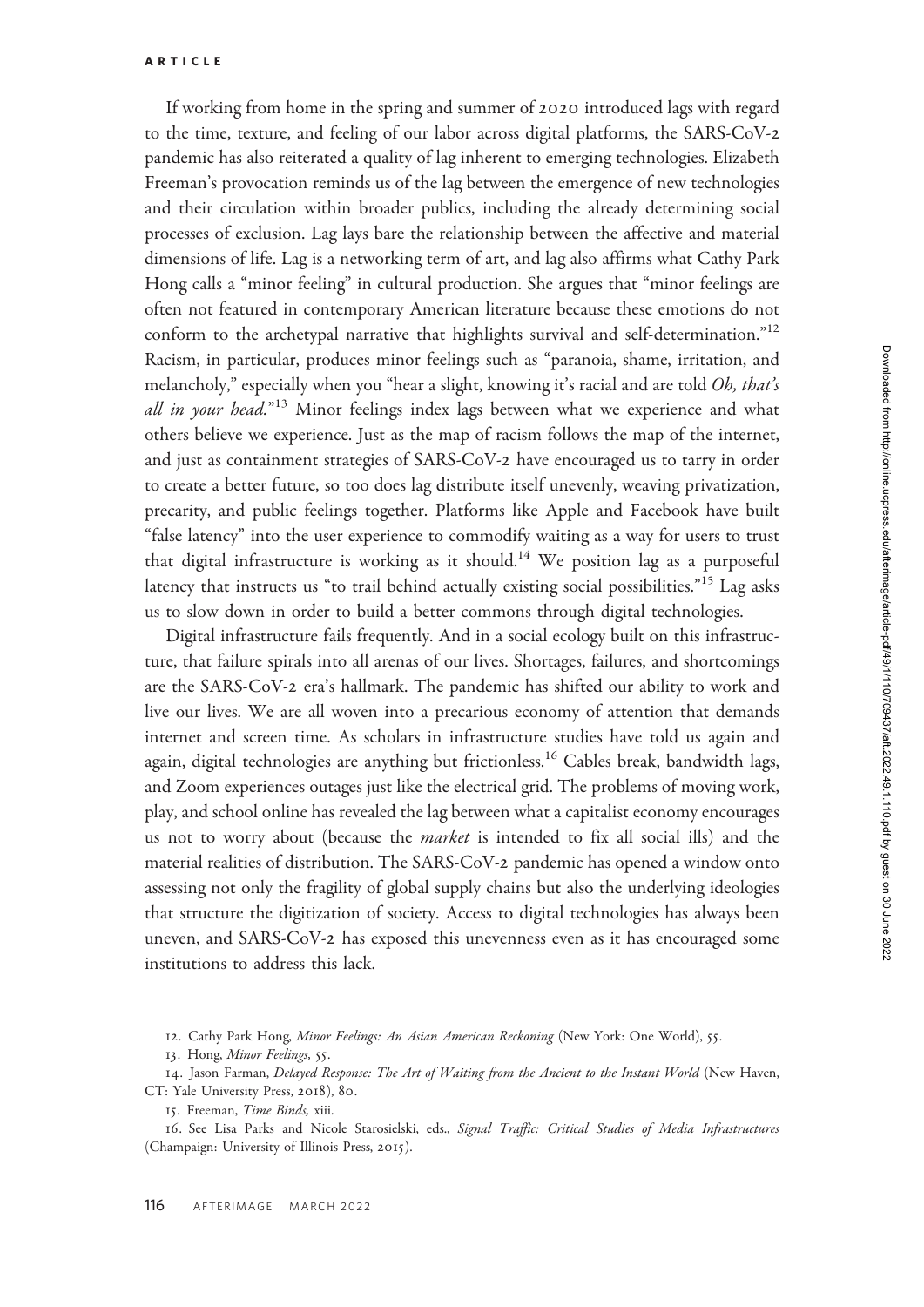Shortages brought on by crises force confrontation. Confrontation reveals inequality. SARS-CoV-2 has revealed that what was "free" or "low cost" is now valuable and expensive. At the same time, what was "valuable" or "expensive" is now free or low cost. Did we think about our ability to purchase toilet paper before we were unable to in March 2020? Did it ever occur to us that, due to material choices in the built environment—from the racialized distribution of housing stock to the provision of internet infrastructure in our neighborhoods—holding a Zoom lecture might be well near impossible in our homes but lightning-fast down the street? SARS-CoV-2 highlights the precarity of our taken-for-granted infrastructure.

We challenge the assumption that we are responsible for our own digital infrastructure. The era of SARS-CoV-2 has been characterized by a radical privatization of goods and services that were previously thought to be the responsibility of institutions. As we all get used to working and teaching online, it is an increasingly radical and impossible gesture to refuse shaming about our messy Zoom backgrounds, slow internet speeds, distractions, and outdated equipment. The history of the social experience of the internet abounds with movements toward individualism where a commons could have flourished. Early communitarians like Stewart Brand worked to build a utopic infrastructure, with bulletin board systems like The WELL, where predominantly white men and women could remake the world to suit their needs for autonomy, privacy, and individualism.<sup>17</sup> The farce of liberal capitalism—what starts as utopian, equitable, and shared turns into privatized spheres of economic individualism—is a common problem of the past and present.

Our affective response to lag produced by "radical privatization" is to create new infrastructures for care and for aid, as laggy as they may be. We can see around us that privatized access to networked connectivity glosses over the cost of infrastructure, that it is really *radical self- sufficiency without support*. If every individual is guarding their own access points to the internet, how can a commons flourish? Unlike countries that subsidize the cost of internet access, the US treats the internet like health care: it shifts responsibility from institutions to individuals. An individual equates to a contract. A contract grants access to networks. Rampant individuality breeds virulent disregard for the things we could share in common. In 2016 New York City partnered with Qualcomm and Google to convert 7,500 of the city's pay phones into LinkNYC kiosks, referred to as "the Swiss Army knife of digital technology support," offering "a USB charger, a WiFi hotspot, phone calls ... and a web browser."<sup>18</sup> The program failed because it succeeded, but with the wrong users.

The people who needed access to the kiosks the most, the houseless, used them too much. As a result, the converted pay phone terminals were deemed eyesores and shut down. As school districts cycle through reopenings and closures, families with limited

<sup>17.</sup> Fred Turner, From Counterculture to Cyberculture: Stewart Brand, the Whole Earth Network, and the Rise of Digital Utopianism (Chicago: University of Chicago Press, 2006).

<sup>18</sup>. Germaine R. Halegoua and Jessa Lingel, "Lit up and left dark: Failures of imagination in urban broadband networks," in New Media & Society 20, no. 12 (2018): 4643.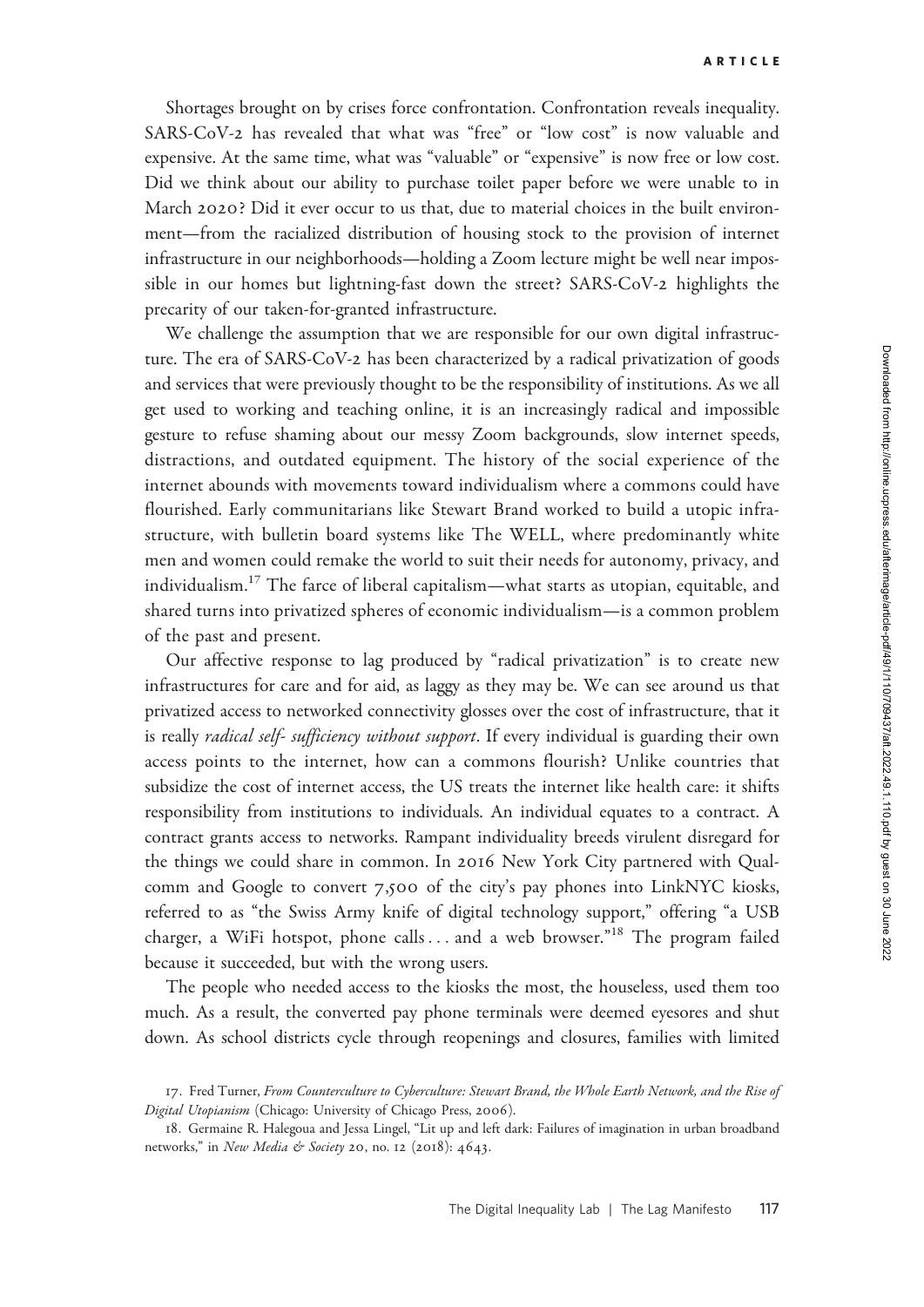access to computers and Wi-Fi hotspots are also caught in an ethic of suspicion, one that casts blame to those on the edges of the grid and to the technologically underequipped. Digital infrastructure that used to be free (at public libraries) or bundled into other costs (such as college tuition) is now even more of a privatized burden for individuals and for families. Internet networks that run on top of cell service are not adequate for working or learning, nor can everyone afford unlimited data plans. Poor, BIPOC, and young people have always had the least access.<sup>19</sup> In the earliest months of the pandemic, we saw "free trials" of subscription services like exercise apps, yoga apps, and Peloton designed to appeal to an upscale demographic whose members are already hailed as perfect consumers by these companies. What we did not see was the more important kind of support that undergirds access to digital "self-care": free broadband or strong internet provision for families and for the underserved.

The pandemic has allowed us a lens to view the spaces we share in common as sociotechnical infrastructures that support learning in a myriad of small and important ways beyond hallowed university lecture halls. When we talk about what college campuses afford students, we often focus on technology. Universities offer computer labs, fast internet speeds, Wi-Fi networks, and IT support. Internet access at school is designed around fiber backbones designed to carry traffic too expensive for most households to afford. For students and teachers, broadband use can cost as much as a month's rent. From our experiences working with students after transitioning to online instruction in March 2020, however, we noticed that an important affordance of college campuses for them was not only broadband but also space. How can universities proceed so that they accommodate students' varying technological capabilities and need for secure private spaces, alongside a fundamental respect for their privacy? As university surveillance measures have expanded, some students are now forced to take exams under AI and third-party proctors often at extreme invasions of their privacy. The terrain here is rocky, and AI machine-learning bots rendering Zoom audio transcripts scarcely have equity in mind.

"Free" is scarce. This is what the SARS-CoV-2 pandemic has taught us so far. Generosity has a time limit and that limit defines a lag between conceptualizing SARS-CoV-2 as a social issue or an individualized one. The infrastructural failures and shortages we experienced did not only render already-existing inequalities visible; they also fostered a reassessment of values and a reinscription of inequality. As academics, we know that limited free access to JSTOR or to digitized books through HathiTrust Digital Library does not make up for the many ways that online resources are inaccessible to those outside of institutions. Working through failures and shortages is not ideologically neutral work. It is tempting to say that SARS-CoV-2 exposed the university system as a broken one, but the university is working in the way it was meant to by tracking along the existing lines of inequality that already existed when campuses were open.

<sup>19.</sup> See S. Craig Watkins, The Digital Edge: How Black and Latino Youth Navigate Digital Inequality (New York: New York University Press, 2018).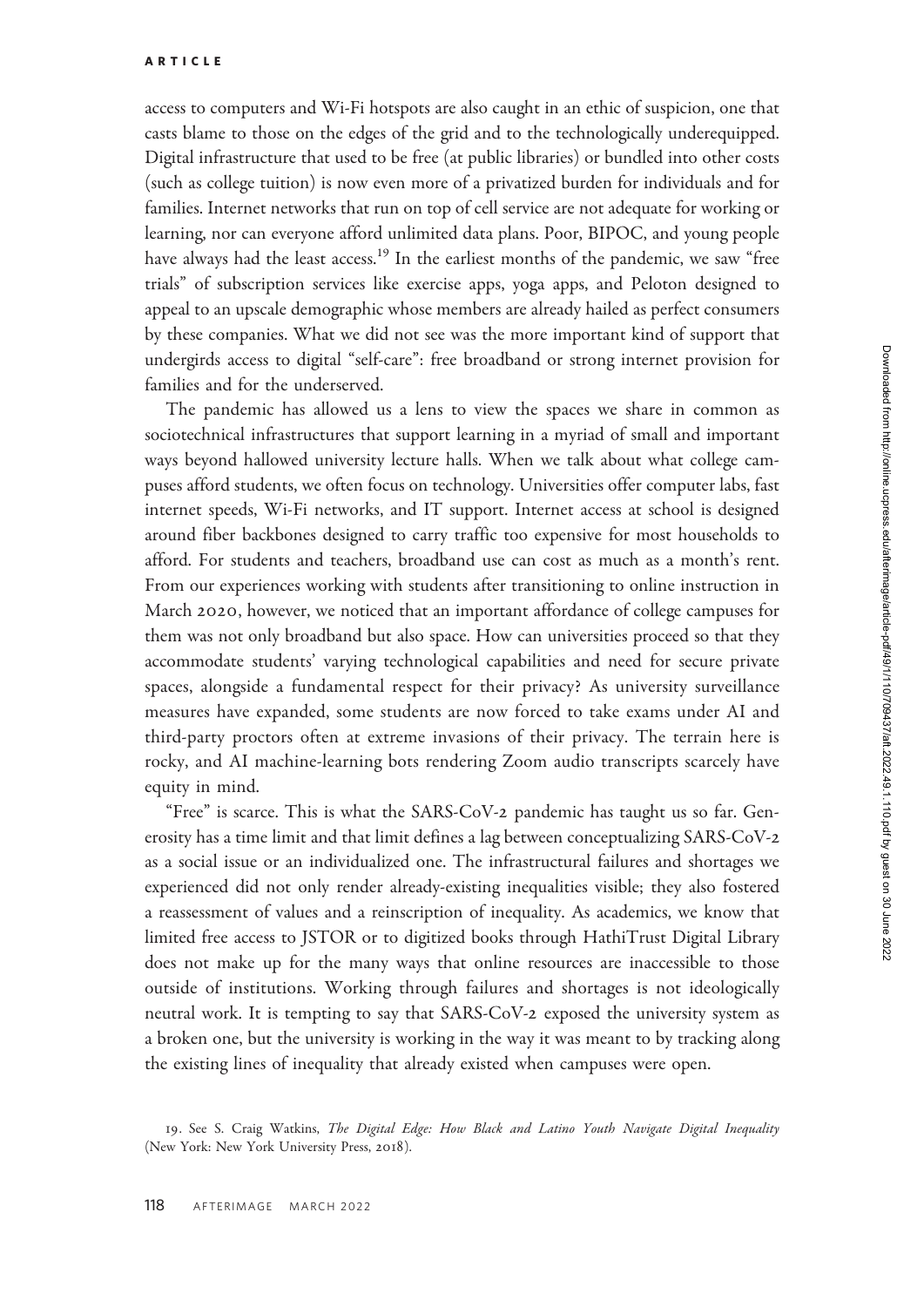How, then, do we manage our virtual, material, and infrastructural spaces in a SARS-CoV-2 world where communicating, learning, and living at a distance is required? Instead of trying to achieve all of the richness of face-to-face interactions at a distance, we could instead embrace the limitations of infrastructural shortages in technology, space, and attention in order to conceive new ways of "being there" when we speak to one another.<sup>20</sup>

### ESSENTIAL GIGS, ESSENTIAL LIVES

The pandemic is a viral mediation of social life, a heuristic model for understanding how ideas, images, and terms come into being and spread. SARS-CoV-2's transit around the world has revealed society's scars. State and corporate responses to the spread of the coronavirus exacerbate already existing conditions of dispossession and exploitation. The pandemic's racial regime hurts the same groups: it overexposes people of color to both SARS-CoV-2 and digitally mediated, low-waged gig work like grocery and meal delivery. The work-wage relation has not changed since the pandemic began. Capital's need for labor has not abated, but the pandemic demonstrated the extent to which continued accumulation does not need full employment in order to function.

In eras of change, society redefines its new "normal" as calls for productivity supersede calls for social progress. We collectively shift into new and old ideological structures that maintain or exacerbate inequities, by doubling down on forms of consumption without an examination of the types of exploitation needed to maintain them. In this era Big Tech is making out like a bandit. Amazon delivery vans clog the landscape while Instacart deliveries flood the streets. "Essential workers" are forced to expose themselves to SARS-CoV-2 to pay for rent, to pay for internet, or to pay for devices so their children can attend remote classes. Despite widespread, government-mandated "shutdowns" of entire states and countries, "essential" sectors of the economy cannot shift to the digital. People involved in socially critical professions—like food production and distribution, healthcare, and sanitation—are precisely those who are at higher risk of exposure and death under pandemic conditions. Within capitalist social formations, it is not the real human beings performing the work that are socially necessary, but the jobs themselves. States and markets are indifferent to the people performing essential work, and this lack of care is made worse by how we devalue the demographics that tend to work in these spaces, including Black people, who are overrepresented among workers who make less than  $$40,000$  per year, and workers who do not have college degrees.<sup>21</sup> These workers are also disproportionately at a greater risk of experiencing unemployment.<sup>22</sup> Race itself is a comorbidity. To invoke the voices of Ruth Wilson Gilmore and the Combahee River

<sup>20</sup>. Lag is a type of glitch, "an error, a mistake, a failure to function," in the words of author and curator Legacy Russell. We situate lag alongside Russell's concept of "glitch feminism." Lag can also be "a vehicle of refusal, a strategy of nonperformance" that can forge new solidarities in the long haul. See Legacy Russell, Glitch Feminism: A Manifesto (New York: Verso, 2020), 7–8.

<sup>21.</sup> Audrey Kearney and Cailey Muñana, "Taking Stock of Essential Workers," KFF, May 1, 2020, [www.kff.](http://www.kff.org/policy-watch/taking-stock-of-essential-workers) [org/policy-watch/taking-stock-of-essential-workers.](http://www.kff.org/policy-watch/taking-stock-of-essential-workers)

<sup>22</sup>. Rakesh Kochhar and Amanda Barroso, "Young Workers Likely to Be Hard Hit as SARS-CoV-2 Strikes a Blow to Restaurants and Other Service Sector Jobs," Pew Research Center, March 27, 2020, [www.pewresearch.org/](http://www.pewresearch.org/fact-tank/2020/03/27/young-workers-likely-to-be-hard-hit-as-COVID-19-strikes-a-blow-to-restaurants-and-other-service-sector-jobs)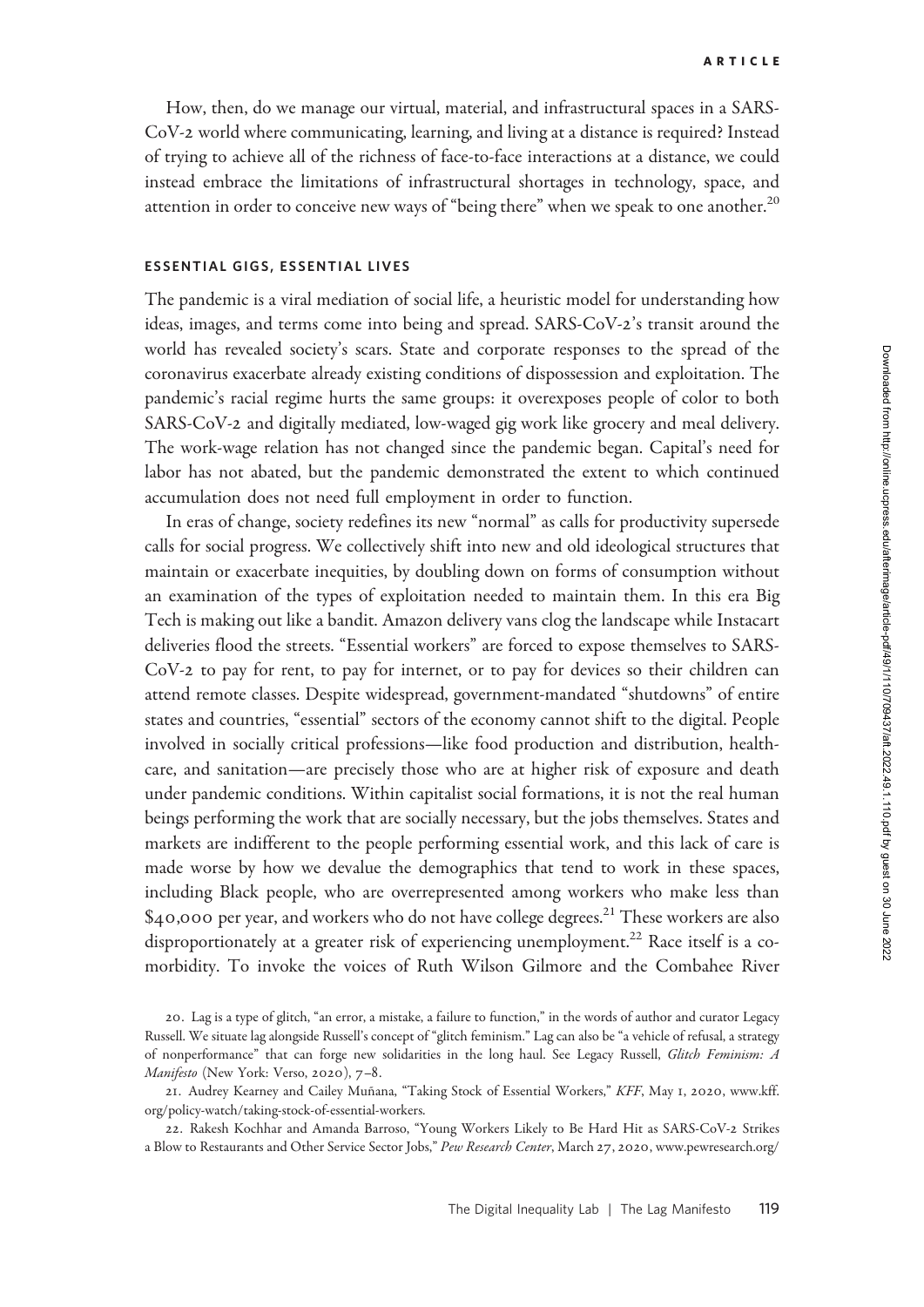Collective, saying that race is a comorbidity means that racialized people are subject to premature death because racism, capitalism, and patriarchy interlock. There will always be bodies, especially racialized, gendered, and impoverished bodies, to replace essential workers who are contracting, and dying from, SARS-CoV-2.

In Michigan, where our lab is based, Governor Gretchen Whitmer's Executive Order 2020–21 mandated that "no person or entity shall operate a business or conduct operations that require workers to leave their homes or places of residence except to the extent that those workers are necessary to sustain or protect life or to conduct minimum basic operations."<sup>23</sup> We take Whitmer's words as an occasion to analyze "work that is necessary to sustain or protect life" and how the digital infrastructure that hypercapitalism built is both its necessary precondition and offers a means for critiquing it. We ask: Who could not do their work at home? Whose work sustains, protects, prolongs, and ensures the lives of others? For whom did the world stop?

Numerous viralities assail the essential worker, just as appreciation for essential workers has gone viral. People have placed signs in their yards, painted "thank you" on their windshields, and posted praise for frontline workers on social media. These thanks are warranted, but are made without regard for whether these workers have a choice between viral exposure or further immiseration under capitalism. The SARS-CoV-2 pandemic has exacerbated how debt obligations—rent, bills, tuition payments, credit cards—make people into hostage-workers. The risk of breathing in aerosolized virus droplets does not trump the need to go back to work. The essential worker is a "viral hero." "Viral" here refers to the way "hero" arose organically on social media and how these workers' exposure to SARS-CoV-2 increased at the same time. To be a hero is to be positioned within a group that stands apart. "Hero" is a heavily coded term that idolizes certain roles for the courage or nobility that they embody. But the nominal designation of hero is fleeting, and will be stripped from the body when that body exhibits agency outside the control of the national being. While workers can be made heroes temporarily, heroes are never workers, even as they require labor and sacrifice. Workers may adopt agency, go on strike, form unions; heroes cannot.

In times of crisis, when a threat to the production and consumption of commodities places capital accumulation at risk, hero worship is deployed like wartime propaganda. People display posters and banners, put flowers at bus stops, and give knowing nods to those in nursing uniforms in public. Healthcare workers become the recognizable soldiers who keep us safe in the battle against the pandemic. The term "hero" is not used as a signifier of individual achievement, but rather as part of a militarized collective. American society depicts veterans as military heroes who have been stripped of individuality and merged with the embodiment of the nation. To be a hero is to possess a status that is neeting, and will<br>control of the nat<br>never workers, eve<br>strike, form union<br>In times of cri:<br>places capital accu<br>People display po<br>those in nursing u<br>who keep us safe<br>a signifier of indivican society depic<br>and merged with<br>h heightened and memorialized, while the individuals who possess this status fade from

fact-tank/2020/03/27[/young-workers-likely-to-be-hard-hit-as-COVID-](http://www.pewresearch.org/fact-tank/2020/03/27/young-workers-likely-to-be-hard-hit-as-COVID-19-strikes-a-blow-to-restaurants-and-other-service-sector-jobs)19-strikes-a-blow-to-restaurants-and-otherservice-sector-jobs.

<sup>23</sup>. "Whitmer—Executive Order 2020–21: Temporary requirement to suspend activities that are not necessary to sustain or protect life—RESCINDED," [www.michigan.gov/whitmer/](http://www.michigan.gov/whitmer/0,9309,7-387-90499_90705-522626 —,00.html)0,9309,7-387-90499\_90705-522626— ,00.html.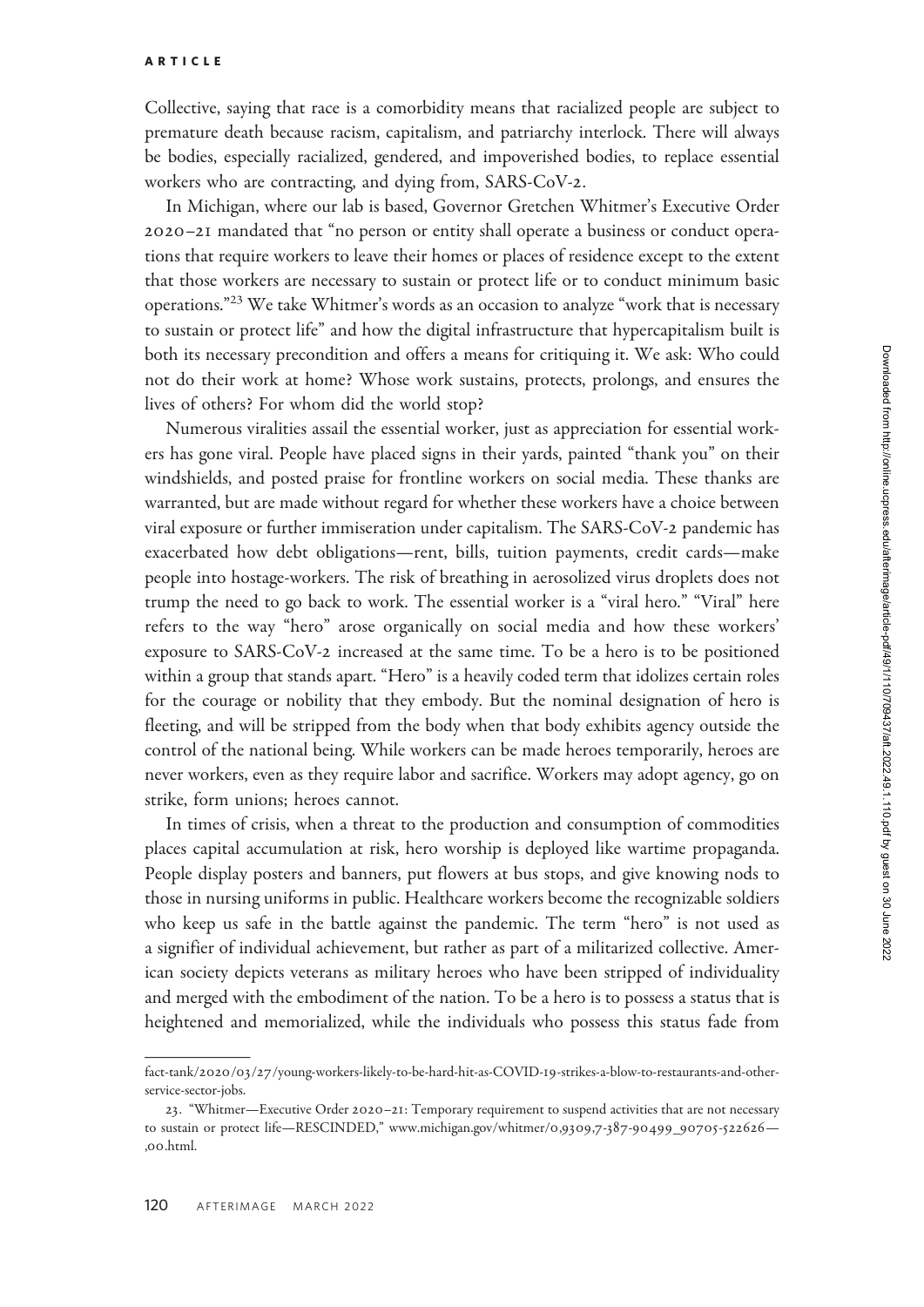collective memory. The soldier is expendable and fungible by necessity. They are meant to be sacrificed so that the production and reproduction of the nation can continue.

When workers are called heroes, they are expected to sacrifice and to be forgotten. Such sacrifice is ripe for co-optation. In some cases this means workers must enforce corporate or state policies in the face of hostile noncompliance. Effectively deputizing employees as police has resulted in increased violence against these workers with fatal consequences. The tragic May 2020 killing of a security guard at a Family Dollar store in Michigan over his enforcement of a mask policy was a stark reminder of the dangers lowwage workers face. In response, corporations have acknowledged this sacrifice, at times, with increased wages.<sup>24</sup> When Kroger gave "hero pay" to its "essential workers," many Americans saw this as proof of corporate goodness. Kroger stepped up in these extraordinary times and visibly provided its workers a living wage. However, two months passed, and when living with SARS-CoV-2 became the new normal, Kroger ended the pay extension.<sup>25</sup> Sustaining workers' material lives was no longer optimal in a moment of revenue insecurity.

The liminal space of the hero exposes the devaluation that laborers have always existed within, and the desire for capital accumulation as the true national icon. As Karl Marx wrote, capital's circuits of accumulation can be understood as "vampire-like" insofar as capital "lives only by sucking living labor, and lives the more, the more labor it sucks."<sup>26</sup> The SARS-CoV-2 pandemic brings to light the extent to which this vampire has become a gluttonous god that demands greater devotion in the form of human sacrifice. And, in a racist and patriarchal settler colonial state like the US, these compounding systems of oppression always sacrifice first the marked flesh, those cast out or distanced from the category of the human.<sup>27</sup> As a form of social mediation, the pandemic persists insofar as the rusty gears of the interlocking systems of racism, capitalism, and patriarchy continue to provide a "stock" of victims ready for sacrifice to the vampiric capitalists that collectively hide behind the ruse of the economy.

Essential workers were lionized as heroes as long as they were willing and able to play the part. In March and April of 2020, workers throughout the US faced mounting pressure to act out a facade of normalcy, and allow the economy a chance to heal. Those with concerns about returning to in-person work were seen as purposefully lazy, and were cut off from unemployment benefits. This marked a sharp change in tone from the "hero" rhetoric of earlier months. As businesses continue to reopen despite rising numbers of positive SARS-CoV-2 cases in the US, we need to reckon with the curtailed temporal character of this "hero" worship. The limited duration in which workers' labor

26. Karl Marx, Capital Volume 1, trans. Ben Fowkes (London: Penguin, 1990), 342.

<sup>24.</sup> Christopher Mele, "2 Fugitives Arrested in Fatal Dispute Over Mask at Family Dollar Store," New York Times, May 8, 2020, www.nytimes.com/2020/05/08[/us/coronavirus-masks-dollar-store-shooting-flint-Michigan.](http://www.nytimes.com/2020/05/08/us/coronavirus-masks-dollar-store-shooting-flint-Michigan.html) [html.](http://www.nytimes.com/2020/05/08/us/coronavirus-masks-dollar-store-shooting-flint-Michigan.html)

<sup>25.</sup> Ann Thompson, "Grocery Store Chain Kroger Is Planning To End 'Hero Pay," NPR, May 15, 2020, [www.](http://www.npr.org/2020/05/15/857105173/grocery-store-chain-kroger-is-planning-to-end-hero-pay) npr.org/2020/05/15/857105173[/grocery-store-chain-kroger-is-planning-to-end-hero-pay.](http://www.npr.org/2020/05/15/857105173/grocery-store-chain-kroger-is-planning-to-end-hero-pay)

<sup>27.</sup> See Alexander G. Weheliye, Habeas Viscus: Racializing Assemblages, Biopolitics, and Black Feminist Theories of the Human (Durham, NC: Duke University Press, 2014), 90.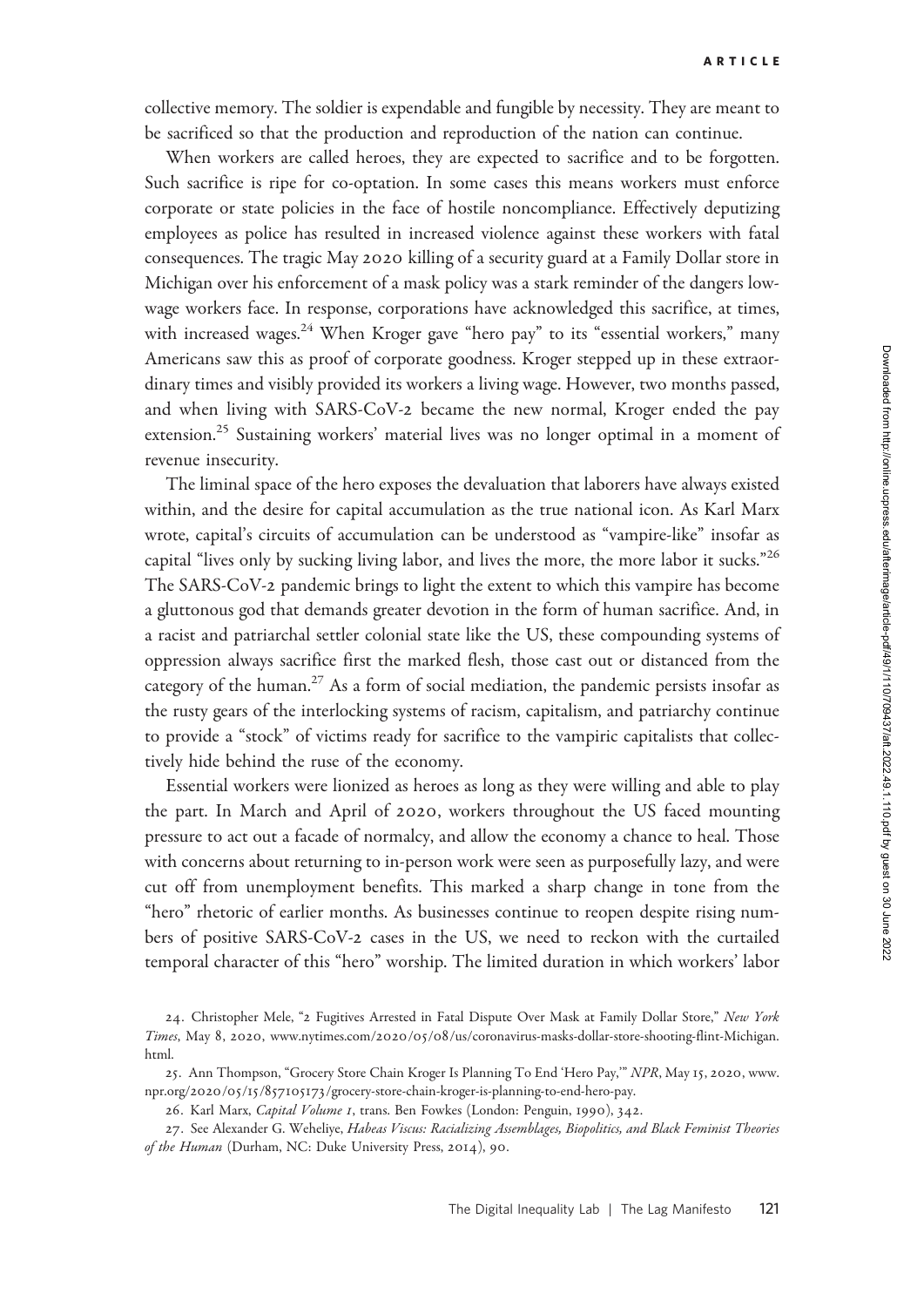

IMAGE 1. maya (@animarx.crossing), May 16, 2020, [www.instagram.com/p/CARILhygFJf/?](www.instagram.com/p/CARILhygFJf/?utm_source=ig_web_button_share_sheet) [utm\\_source](www.instagram.com/p/CARILhygFJf/?utm_source=ig_web_button_share_sheet)=[ig\\_web\\_button\\_share\\_sheet.](www.instagram.com/p/CARILhygFJf/?utm_source=ig_web_button_share_sheet)

was valued was a lag between past and current exploitation. This lag was a temporary dilation of freedom.

To understand work and digital culture as mediated through viral thinking, we turn to a memetic case study of the essential worker's virality. Animal Crossing: New Horizons, a Nintendo social simulation game, was released on March 20, 2020. Arriving as if through divine intervention after the world withdrew into quarantine, New Horizons offered a virtual social world populated with cute, toy-like animal characters and a plethora of non-intensive tasks such as farming turnips and flying to neighboring islands to visit one's friends. As the overdeveloped world screeched to a standstill, New Horizons offered an escape, a form of physically distanced yet digitally enclosed connection.

As soon as New Horizons emerged, so too did @animarx.crossing, an Instagram account that repackaged Marxist criticism by adding text critical of work relations to screenshots of in-game character interaction. The images show how the virtual space of escape was placed in contrast against an increasingly extractive real world. @animarx.crossing's Marxist critique was programmed to be spoken by the animated animals of the game's world to point out the incongruity between designating a "worker," who does a job for money, and a "hero," who does it for love and honor.

These meme-like screencaps from *Animal Crossing* provide visual commentaries on gig work, SARS-CoV-2 exposure, and how "skilled labor" still faces income inequality. They also reveal how well the logic of resource games reflects the affective toil of work today: we seek emotional needs for connection through our laggy infrastructure and we use such infrastructure to model the absurdities of our current moment. Why do we turn to New Horizons to gamble with our virtual turnip investments, hoping for a fruitful payout that is continually deferred? Why does a Shipt worker make less than a Washington lobbyist, even while one works and the other stays home, or stops working altogether?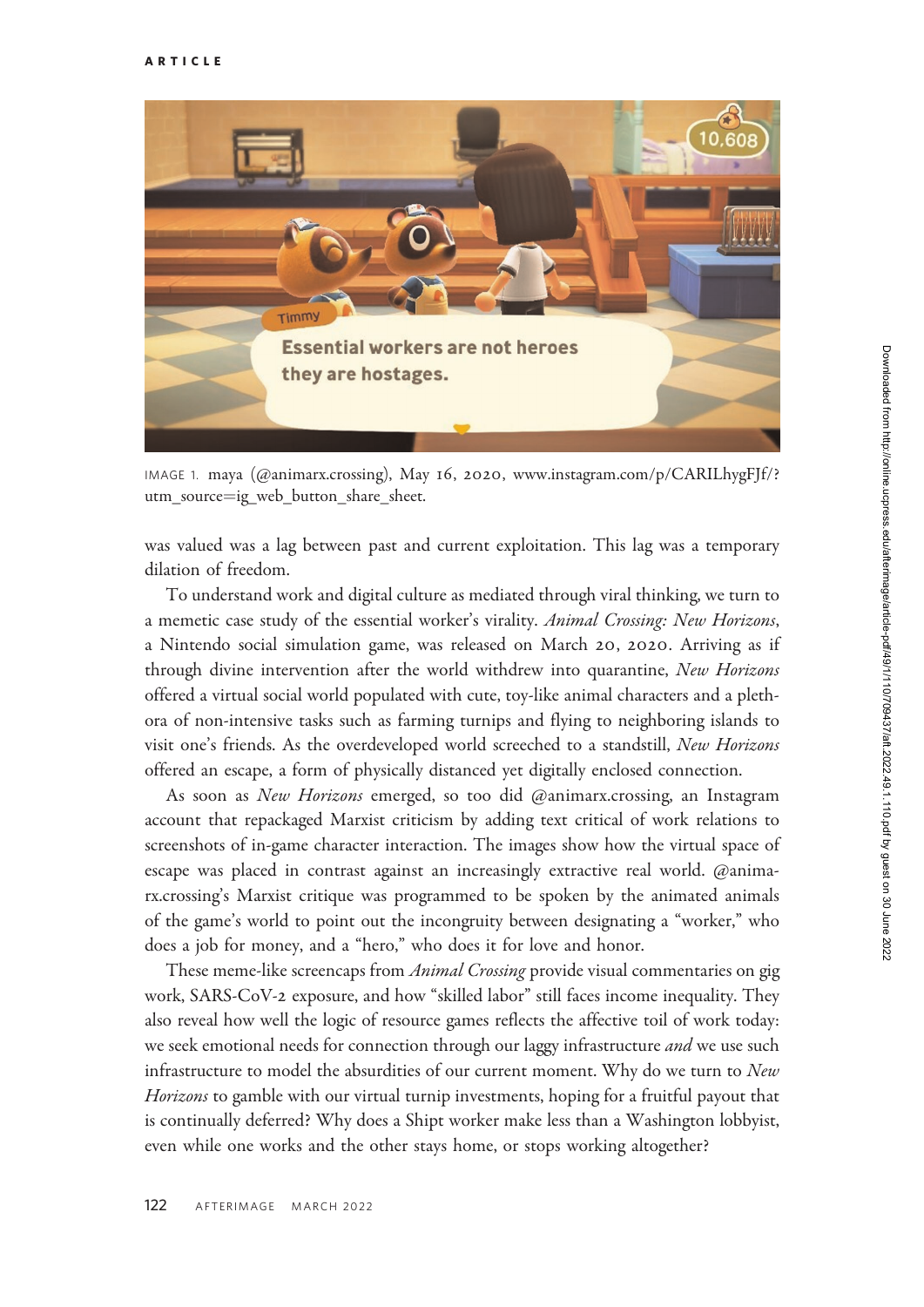

IMAGE 2. maya (@animarx.crossing), May 7, 2020, [www.instagram.com/p/B\\_](www.instagram.com/p/B_4ofGdAN4z/?utm_source=ig_web_button_share_sheet)4ofGdAN4z/? [utm\\_source](www.instagram.com/p/B_4ofGdAN4z/?utm_source=ig_web_button_share_sheet)=[ig\\_web\\_button\\_share\\_sheet.](www.instagram.com/p/B_4ofGdAN4z/?utm_source=ig_web_button_share_sheet)

The meme-like visual structure of the @animarx.crossing account mirrors the multiple viralities that we see in the essential work done to sustain lives during this crisis. Memes are uniquely anti-laggy; they emerge rapidly and nonhierarchically as forms of critique, response, and affective engagement. The virality of @animarx.crossing reveals the ambivalence or uncertainty internet users experience while navigating their positions as fungible workers and their tenuous status as heroes. Workers can strike. Heroes cannot. A viral heuristics of lag—reading through the virus's bending and stretching of time—helps us to see how forced labor gets recast as voluntary heroism in order to do increasingly dangerous work. Essential gigs are pandemic-proof. It's easier to hear the truth from Tom Nook and friends in *New Horizons*, where you are unequivocally the hero, than to experience this in your own body, working and dying to make a living during SARS-CoV-2.

### PANDEMIC ACTIVISM: INSTAGRAMMING THE #BLM REVOLUTION

In May 2020, another white police officer murdered another Black man, George Floyd, in the streets of Minneapolis. Despite the warnings and fears of gathering en masse during a pandemic, people turned out to protest, and the Third Precinct Headquarters in Minneapolis was burned to the ground. At the same time, the anxieties around SARS-CoV-2 kept many indoors, trying to figure out how to support the rebellions from their devices. Suddenly, digital activism needed to be conceptualized anew, to abandon the notion that it is lazy or laggy. Some realized (or remembered) that digital activism could be robust and powerful.

The pandemic has opened up avenues for conversation and recognition around accessibility, including in the context of protests. Depending on whether we ourselves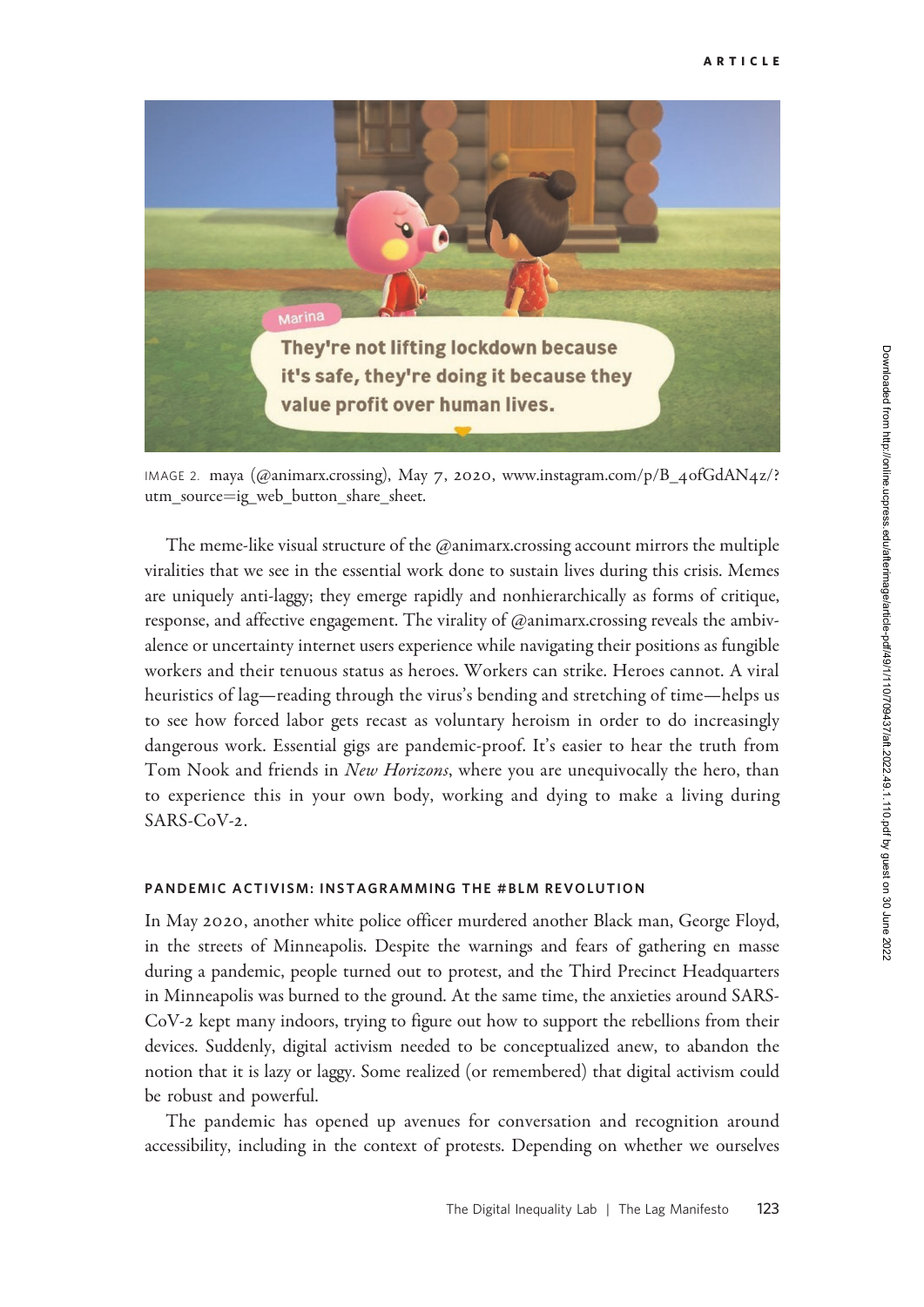are immunocompromised, protesting in person may have fatal consequences. The dangers protestors might subject themselves to are no longer limited to police violence or fascist vigilantes like the "Proud Boys." The dangers are also to our own lungs, suppressed by tear gas, pepper spray, and a virus that attacks the respiratory tract. We can learn from uses of digital technologies by those thought to be on the margins. The adaptations, work-arounds, tinkering, and experimentation in the media history of accessibility are now being "rediscovered" and repackaged as business solutions or "cloud management." As Aimi Hamraie reminds us about accessible teaching during the pandemic, "Disabled people have been using online spaces to teach, organize, and disseminate knowledge since the internet was invented."<sup>28</sup> We must resist the corporatization of caring technologies in the SARS-CoV-2 era by valuing the past—in particular, the embodied technological experience of those who made such innovation possible.

Similar to the histories of accessibility in digital technology, we know that racism has been a structural component of the development of social media.<sup>29</sup> Rather than solely lauding activists who have boots on the ground and relegating all other activism to the realm of the performative and spurious, we must consider how anti-racist activism in digital spaces works and how it can contribute to the unpredictable tides of liberatory social change. What forms and modes of rebellion are tactical and impactful in the digital sphere? What does a digital rebellion look like during a pandemic, even as digital marketing campaigns infect our timelines and our feeds with corporate messages of "care"?

Brands now take moral stances about anti-Blackness online for the sake of legibility and profitability. The pandemic and ensuing global shelter-in-place orders have only hastened and secured a wholesale move toward digital-only discourse between corporations and individuals. Just as the pandemic has further eroded the barrier between the spheres of work and non-work, corporations now act and speak as individuals. The job of social media managers for major corporate brands is nearly impossible: to ensure constant protection of the brand through strategies of fluid identification and disidentification. Their labor has allowed companies to disavow and diminish the actions of prominent CEOs during controversies such as when CrossFit released a statement in support of Black Lives Matter after its CEO Greg Glassman tweeted a racist remark pertaining to George Floyd. Glassman was fired, but the labor of CrossFit's social media managers worked to ensure that the brand's value and identity was preserved. The line between corporate identity and personal identity gets blurred when brands sell our own race, gender, and sexuality back to us as products with cultural capital. How is it possible for a Black Lives Matter–branded mask or shirt to confer racial capital, while being Black or a person of color does not?

<sup>28.</sup> Aimi Hamraie, "Accessible Teaching in the Time of COVID-19," Mapping Access, March 10, 2020, [www.](http://www.mapping-access.com/blog-1/2020/3/10/accessible-teaching-in-the-time-of-covid-19) mapping-access.com/blog-1/2020/3/10[/accessible-teaching-in-the-time-of-covid-](http://www.mapping-access.com/blog-1/2020/3/10/accessible-teaching-in-the-time-of-covid-19)19.

<sup>29.</sup> See André Brock Jr., Distributed Blackness: African American Cybercultures (New York: New York University Press, 2020).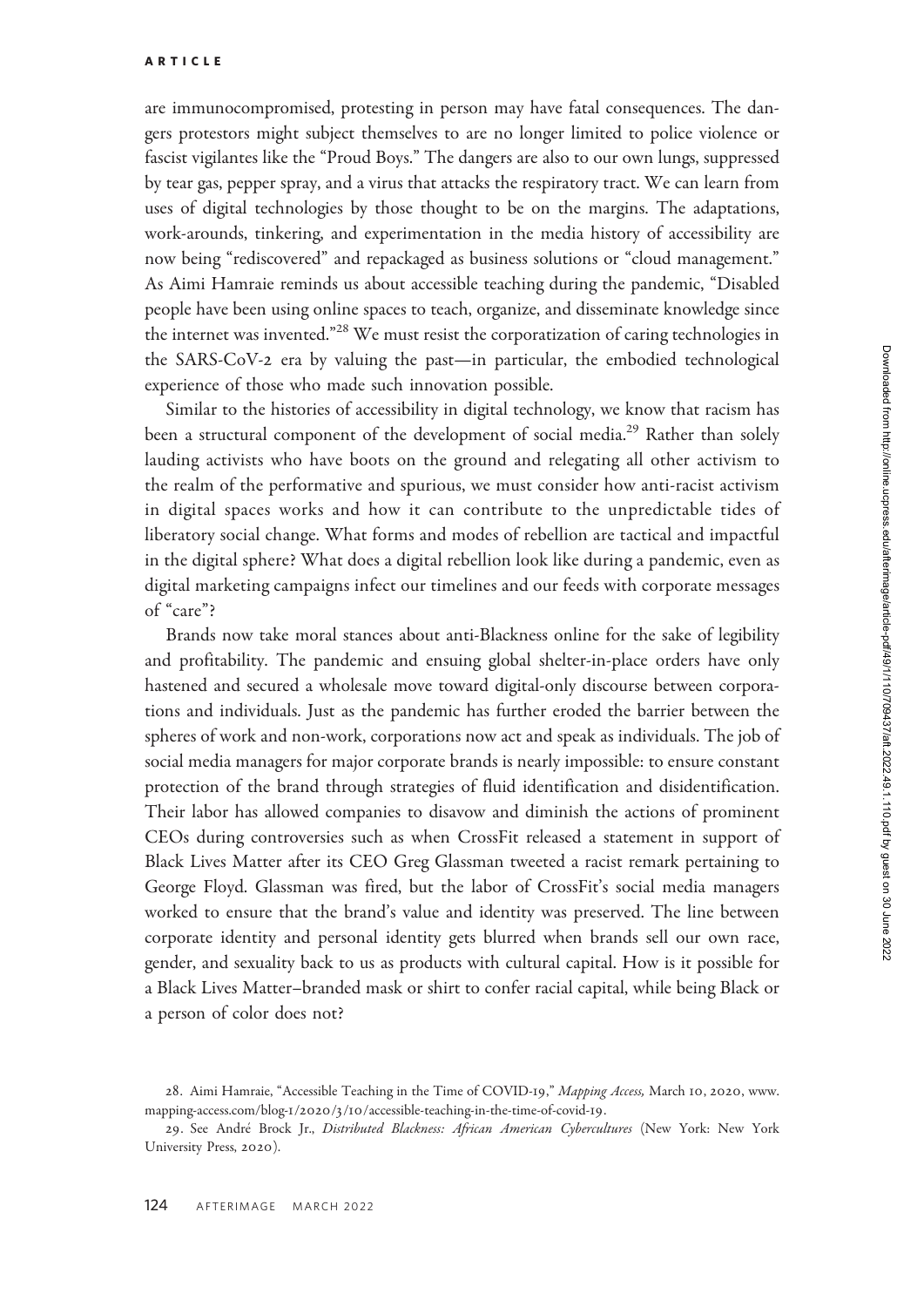The intoxicating and exhilarating moments of riotous care that took place in the street became an opportunity for corporations and their vigilant social media personas to share in that moment too. Taco Bell fired an employee for wearing a BLM mask but later apologized when a video capturing the incident went viral. Starbucks designed their own BLM shirts for employees in the wake of reports that a company memo had barred employees from wearing shirts in support of BLM. More and more, the contradictions in corporate responses to social movements become embarrassingly evident.

These performative gestures capitalize on the cultural capital of the moment and dilute the messaging coming out of social movements. This is especially clear in the case of "Blackout Tuesday," the viral trend of posting Black squares to Instagram feeds on June 2, 2020, used to signal support for the protests against police brutality. While a host of brands and influencers participated in the trend out of solidarity, the influx of people using hashtags associated with BLM obscured vital information that protestors were sharing with each other and the public. Even while brands capitalize on a moment of street-level rebellion, and even while we remain unsurprised at the relentless volume of cultural capital that corporations continue to extract, digital users imagine and create methods of rebellion and disruption. After the Dallas Police Department asked internet users to report "illegal" activity at demonstrations in late May, K-pop fans mobilized to spam the Dallas PD's snitch app with fan-cam videos of South Korean boy band BTS to overwhelm and take down the platform.<sup>30</sup> Rather than allow protestors to be swept up in digital surveillance, fans chose to enact digital solidarity that went beyond reposting a Black square to their feed. In the name of defending all protestors, K-pop fans created a tactical lag for the police, forcing them to fall behind. Who knows how many outraged yet hopeful rioters were protected by the deluge of images of K-pop idols? K-pop fans later adopted a similar strategy to disrupt "Whiteout Wednesday," a white supremacist appropriation of the Blackout Tuesday trend.

In contrast to the legions of K-pop fans, specific social media platforms like Facebook and Twitter are key bad-faith actors in the Movement for Black Lives, consistently handing over identifying information about their users to the Department of Homeland Security and the FBI in the hopes of catching "violent criminals." As of August 20, 2020, Facebook banned pages of "violent extremists," catching right-wing groups and anti-racist activists alike. The role that these and other corporations play in assisting the state in its repression of protestors cannot be understated. Tech companies' toothless BLM statements emergefrom systems that oppress BIPOC, such as the app Nextdoor, a neighborhood social media platform notorious for its users' blatant racism toward BIPOC neighbors.<sup>31</sup> Digital organizing is effective if used tactically, though it can be exceedingly risky when a retweet could lead to a felony

<sup>30</sup>. Katie Louise Smith, "K-pop fans flood police 'snitch' app with fancams in support of protesters," PopBuzz, June 2, 2020, [www.popbuzz.com/internet/viral/k-pop-dallas-police-app-fancam.](http://www.popbuzz.com/internet/viral/k-pop-dallas-police-app-fancam)

<sup>31.</sup> Tarpley Hitt, "These Companies Have the Most Hypocritical Black Lives Matter Messaging," Daily Beast, June 4, 2020, [www.thedailybeast.com/the-companies-with-the-most-hypocritical-black-lives-matter-messaging](http://www.thedailybeast.com/the-companies-with-the-most-hypocritical-black-lives-matter-messaging-from-fox-to-facebook)[from-fox-to-facebook](http://www.thedailybeast.com/the-companies-with-the-most-hypocritical-black-lives-matter-messaging-from-fox-to-facebook).